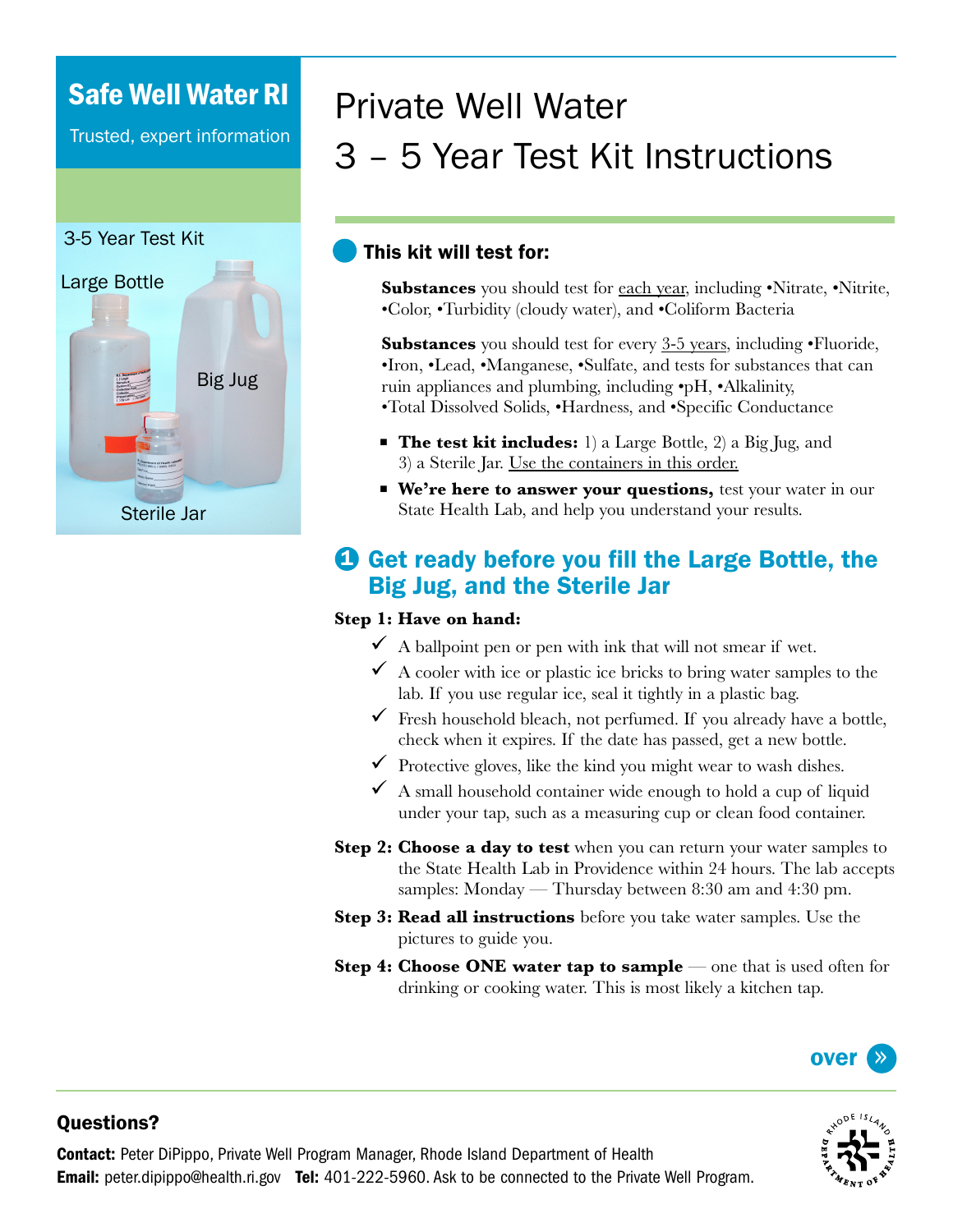#### Sample Label

|                                | Date/Time: 3/23/2016 4:35pm |
|--------------------------------|-----------------------------|
| Owners Name: Jane and John Doe |                             |
| Collection Point: Kitchen Tap  |                             |



Filling the Large Bottle



Filling the Big Jug

**Step 5: Fill out the labels on all 3 containers** as shown in the example. Please PRINT so the lab can read the labels. Use an ink pen that will not smear or "run" if wet.

# **2** Collect your  $1<sup>st</sup>$  water sample in the Large Bottle

- **Step 1: Unscrew the lid of the bottle,** holding the bottle in one hand and the cap in the other. Do not touch the inside of the cap with your fingers and do not let the neck of the bottle touch the tap.
- **Step 2: Hold the bottle under the tap and turn the cold water tap on** to collect the first water. Fill the bottle up to the shoulder. Do not let the bottle overflow.

#### **Step 3: Replace the bottle cap firmly.**

**Step 4: Turn off the water.**

# $3$  Collect your  $2^{nd}$  water sample in the Big Jug

- **Step 1: Slowly turn the cold water** on to get a steady pencil-size stream of water from the faucet.
	- Let the water run for about 5 minutes before collecting the sample.
- **Step 2: Unscrew the jug cap.** Hold the jug in one hand and the cap in the other. Do not touch the inside of the cap.
- **Step 3: Fill the jug with cold water.** Do not let the rim or neck of the jug touch the tap. And, do not let the jug overflow.
- **Step 4: Replace the jug cap.**
- **Step 5: Turn off the water.**



#### PUBLISHED 2016

### Questions?